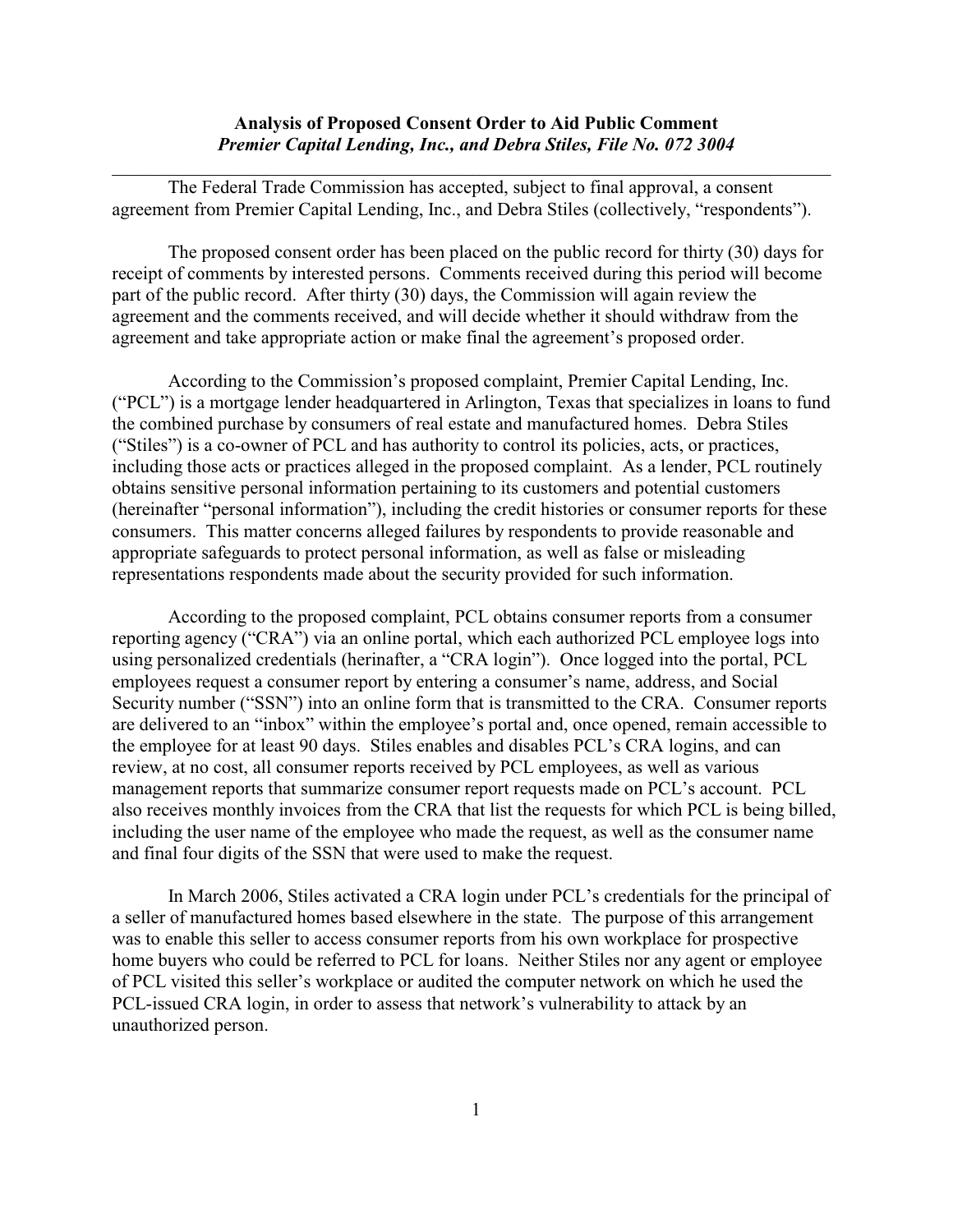In or around July 2006, an unauthorized person hacked into the seller's computer and obtained his PCL-issued CRA login. Using the CRA login, the hacker requested and obtained 317 new consumer reports, submitting requests composed of actual consumer names and addresses, combined with a suspect series of SSNs, the vast majority of which consisted largely of sequential and repeated numbers, with the final four digits identical (*e.g*., 866-66-6666). Using this CRA login, the hacker also gained access to 83 additional consumer reports that had been requested and obtained by the seller. PCL discovered the hacker's 317 unauthorized requests after two consumers whose reports the hacker had obtained contacted PCL to ask why their consumer reports had been requested by PCL, a company with which the consumers had no relationship. PCL then terminated the seller's CRA login; notified law enforcement and the CRA; and, in August 2006, mailed breach notification letters to these 317 consumers. In August 2007, more than a year later, PCL recognized for the first time that the hacker also had access to the 83 consumer reports requested by the seller whose credentials the hacker used. PCL mailed breach notification letters to these additional 83 consumers in September 2007.

The Commission's proposed complaint alleges that respondents engaged in a number of practices that, taken together, failed to employ reasonable and appropriate security to protect consumers' personal information. In particular, the proposed complaint alleges that respondents failed to: (1) assess the risks of allowing a third party to access consumer reports through PCL's account; (2) implement reasonable steps to address these risks by, for example, evaluating the security of the third party's computer network and taking steps to ensure that appropriate data security measures were present; (3) conduct reasonable reviews of consumer report requests made on PCL's account, using readily available information (such as management reports and invoices) for signs of unauthorized activity, such as spikes in the number of requests made on the account or made by particular PCL users or blatant irregularities in the information used to make the requests; and (4) assess the full scope of consumer report information stored and accessible through PCL's account and thus compromised by the hacker.

According to the complaint, respondents' practices violated the Gramm-Leach-Bliley ("GLB") Safeguards Rule by, among other things (1) failing to identify reasonably foreseeable internal and external risks to the security, confidentiality, and integrity of customer information and (2) failing to design and implement information safeguards to control the risks to customer information and to regularly test or monitor them. In addition, the proposed complaint alleges that respondents misrepresented that they implemented reasonable and appropriate measures to protect consumers' personal information from unauthorized access, in violation of Section 5 of the Federal Trade Commission Act. Further, the proposed complaint alleges that respondents disseminated a privacy policy that does not accurately reflect PCL's privacy policies and practices, in violation of the GLB Privacy Rule.

The proposed order applies to personal information that respondents collect from or about consumers. It contains provisions designed to prevent respondents from engaging in the future in practices similar to those alleged in the complaint.

Part I of the proposed order prohibits respondents, in connection with the collection of personal information from or about consumers, in or affecting commerce, from misrepresenting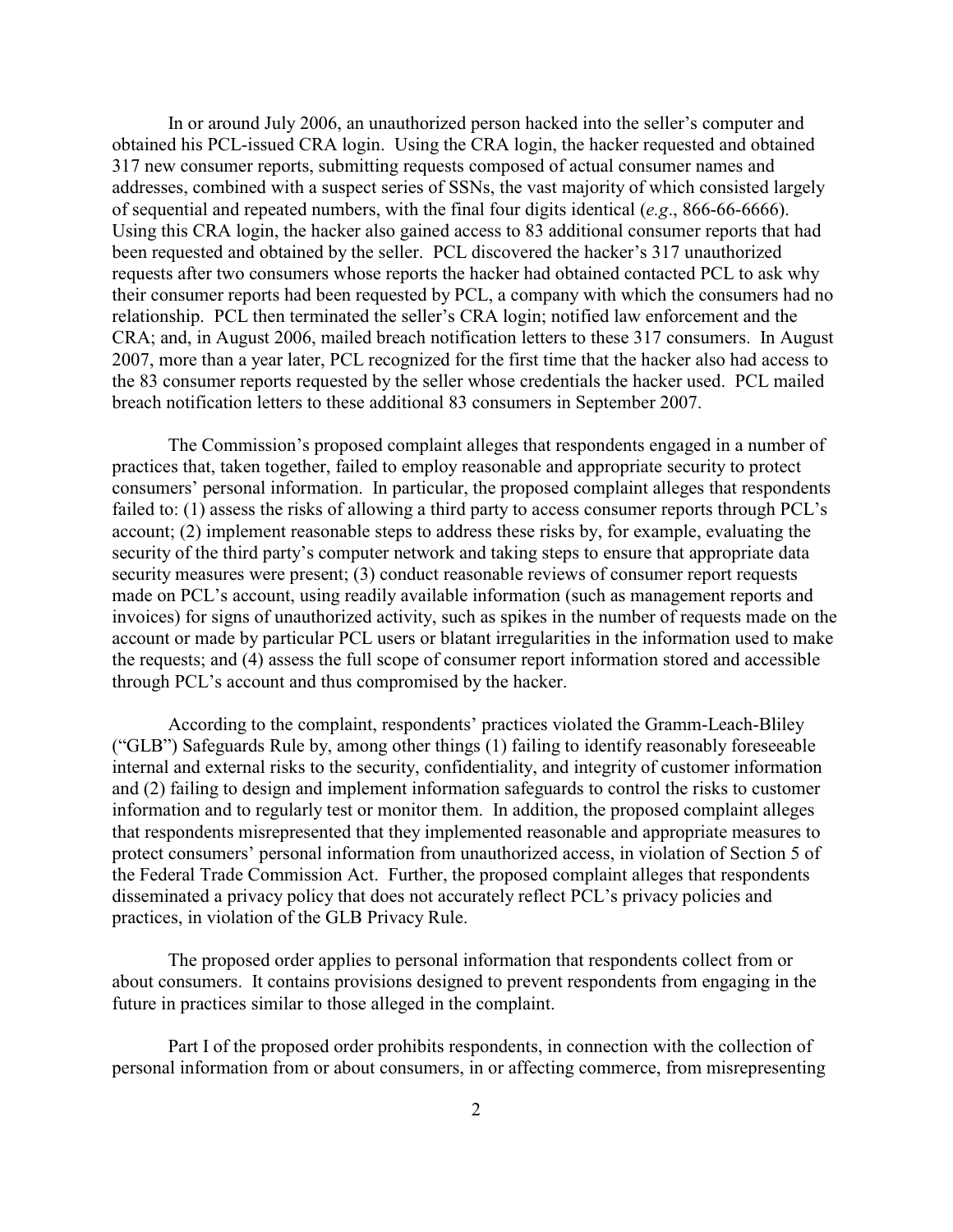the extent to which it maintains and protects the privacy, confidentiality, or security of such information.

Part II of the proposed order requires respondents to establish and maintain a comprehensive information security program in writing that is reasonably designed to protect the security, confidentiality, and integrity of personal information collected from or about consumers. The security program must contain administrative, technical, and physical safeguards appropriate to respondents' size and complexity, the nature and scope of its activities, and the sensitivity of the personal information collected from or about consumers. Specifically, the order requires respondents to:

- 1. Designate an employee or employees to coordinate and be accountable for the information security program.
- 2. Identify material internal and external risks to the security, confidentiality, and integrity of personal information that could result in the unauthorized disclosure, misuse, loss, alteration, destruction, or other compromise of such information, and assess the sufficiency of any safeguards in place to control these risks.
- 3. Design and implement reasonable safeguards to control the risks identified through risk assessment, and regularly test or monitor the effectiveness of the safeguards' key controls, systems, and procedures.
- 4. Develop and use reasonable steps to retain service providers capable of appropriately safeguarding personal information they receive from respondents, and require service providers by contract to implement and maintain appropriate safeguards.
- 5. Evaluate and adjust PCL's information security program in light of the results of the testing and monitoring, any material changes to its operations or business arrangements, or any other circumstances that it knows or has reason to know may have a material impact on the effectiveness of their information security program.

Part III of the proposed order requires that respondents not violate any provision of the GLB Safeguards Rule and Privacy Rule.

Part IV of the proposed order requires that respondents obtain, covering the first 180 days after the order is served, and on a biennial basis thereafter for twenty (20) years, an assessment and report from a qualified, objective, independent third-party professional, certifying, among other things, that (1) PCL has in place a security program that provides protections that meet or exceed the protections required by Part II of the proposed order; and (2) PCL's security program is operating with sufficient effectiveness to provide reasonable assurance that the security, confidentiality, and integrity of consumers' personal information is protected.